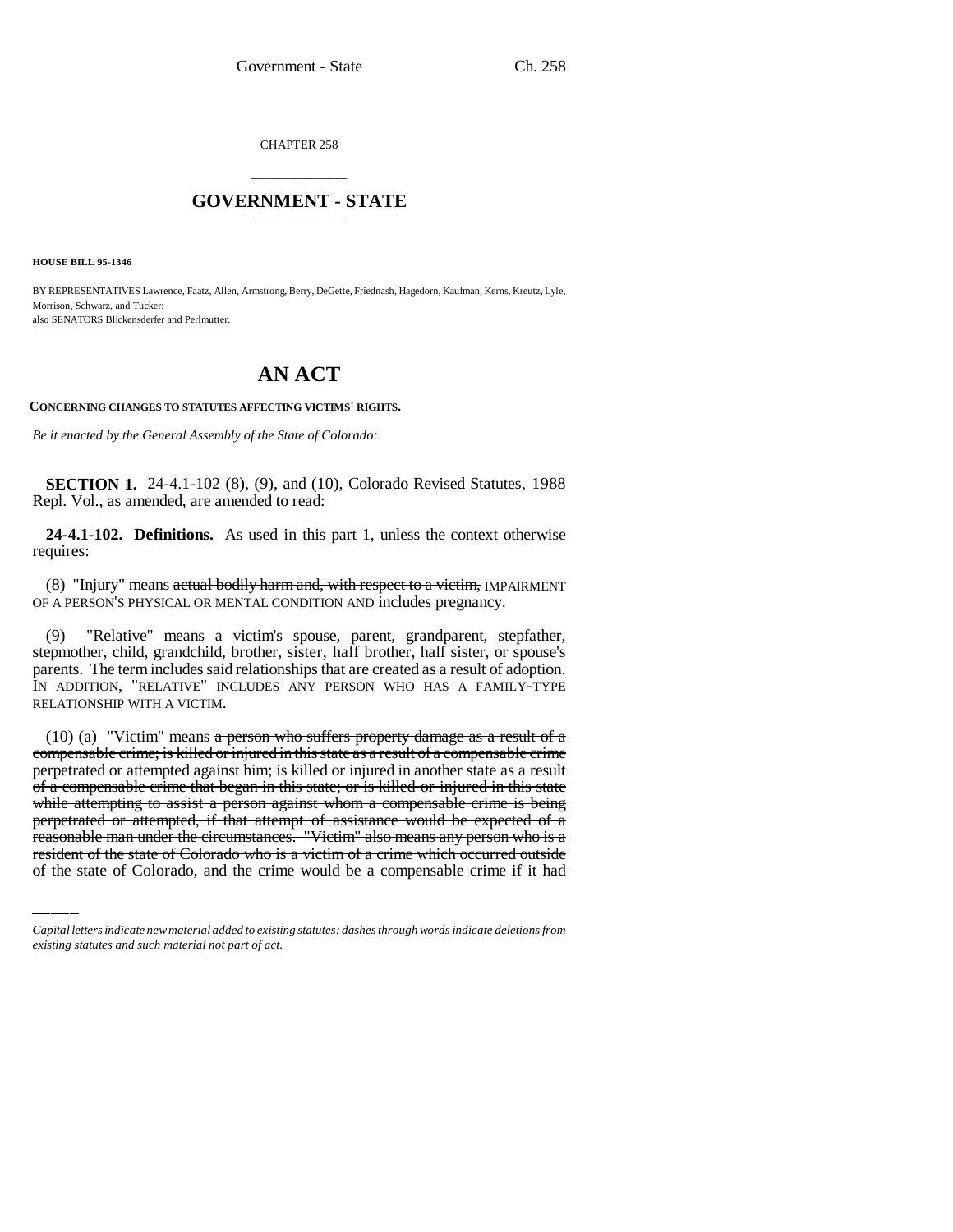### Ch. 258 Government - State

occurred in the state of Colorado, and the place where the crime occurred is not a state which has a crime victim compensation program for which a resident of the state of Colorado would be eligible. ANY OF THE FOLLOWING PERSONS WHO SUFFER PROPERTY DAMAGE, ECONOMIC LOSS, INJURY, OR DEATH AS A RESULT OF A COMPENSABLE CRIME PERPETRATED OR ATTEMPTED IN WHOLE OR IN PART IN THIS STATE:

(I) ANY PERSON AGAINST WHOM A COMPENSABLE CRIME IS PERPETRATED OR ATTEMPTED. SUCH PERSON SHALL BE REFERRED TO AS A "PRIMARY VICTIM".

(II) ANY PERSON WHO ATTEMPTS TO ASSIST OR ASSISTS A PRIMARY VICTIM;

(III) ANY PERSON WHO IS A RELATIVE OF A PRIMARY VICTIM.

(b) "VICTIM" ALSO MEANS A PERSON WHO SUFFERS INJURY OR DEATH, THE PROXIMATE CAUSE OF WHICH IS A COMPENSABLE CRIME PERPETRATED OR ATTEMPTED IN THE PERSON'S PRESENCE AGAINST A PRIMARY VICTIM.

(c) "VICTIM" ALSO MEANS A PERSON WHO IS A RESIDENT OF THIS STATE AND WHO IS A VICTIM OF A CRIME THAT OCCURRED OUTSIDE OF THIS STATE, WHERE THE CRIME WOULD BE A COMPENSABLE CRIME HAD IT OCCURRED IN THIS STATE AND WHERE THE STATE IN WHICH THE CRIME OCCURRED DOES NOT HAVE A CRIME VICTIM COMPENSATION PROGRAM FOR WHICH THE PERSON WOULD BE ELIGIBLE.

**SECTION 2.** 24-4.1-108, Colorado Revised Statutes, 1988 Repl. Vol., as amended, is amended BY THE ADDITION OF A NEW SUBSECTION to read:

**24-4.1-108. Awarding compensation.** (4) CONSISTENT WITH APPROVED STANDARDS FOR THE ADMINISTRATION OF CRIME VICTIM COMPENSATION FUNDS CREATED PURSUANT TO SECTION 24-4.1-117.5, THE BOARD MAY DEVELOP POLICIES TO ENSURE THAT PRIMARY VICTIMS ARE COMPENSATED AND TO ENSURE THAT AVAILABLE MONEYS IN THE COMPENSATION FUND ARE NOT EXCEEDED.

**SECTION 3.** 24-4.1-117.5 (2) (b) (I), Colorado Revised Statutes, 1988 Repl. Vol., as amended, is amended to read:

**24-4.1-117.5. Standards for administration of funds - sanctions.** (2) (b) (I) A subcommittee of the coordinating committee created pursuant to paragraph (a) of this subsection (2) shall be appointed by the governor and shall consist of members representing each of the following positions:

(A) A chairman MEMBER of a crime victim compensation board;

(B) A chairman MEMBER of a victims and witnesses assistance and law enforcement board;

(C) A court administrator REPRESENTATIVE of a local judicial district;

(D) An administrator of crime victim compensation from a district attorney's office;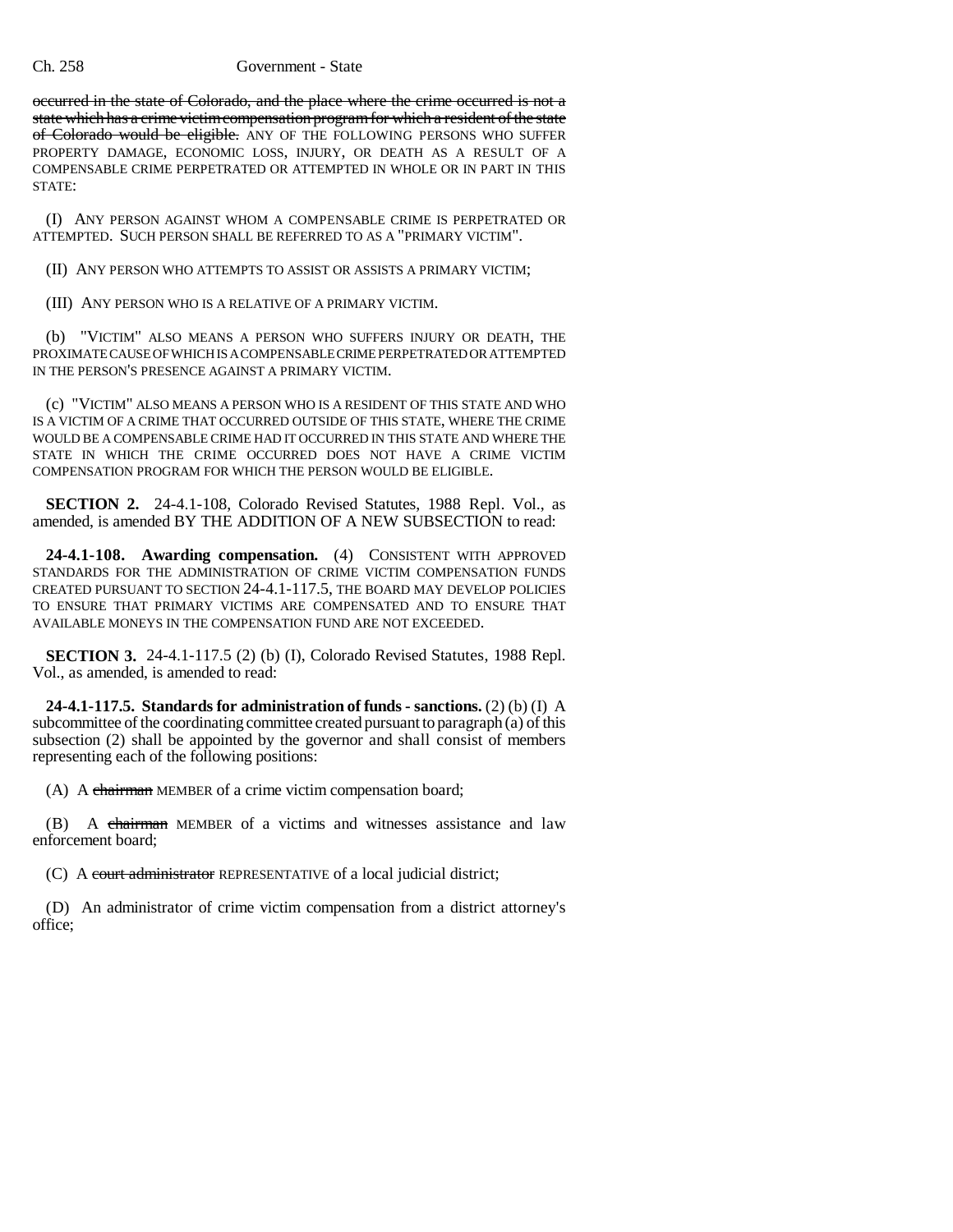(E) An administrator of victims and witnesses assistance from a district attorney's office;

(F) A district court judge;

(G) An elected district attorney; and

(H) The president of the Colorado organization for victim's assistance. A REPRESENTATIVE OF A STATEWIDE VICTIM'S ORGANIZATION.

**SECTION 4.** The introductory portion to 24-4.1-302 (1) and 24-4.1-302 (1) (bb), (1) (cc), (2) (c), (2) (e), (2) (l), and (5), Colorado Revised Statutes, 1988 Repl. Vol., as amended, are amended, and the said 24-4.1-302 (1) is further amended BY THE ADDITION OF A NEW PARAGRAPH, to read:

**24-4.1-302. Definitions.** As used in this part 3, and for no other purpose, including the expansion of the rights of any defendant:

(1) "Crime" means any of the following acts or omissions in violation of OFFENSES AS DEFINED BY the statutes of the state of Colorado, WHETHER COMMITTED BY AN ADULT OR A JUVENILE:

(bb) Crimes against at-risk adults, in violation of section 18-6.5-103, C.R.S.; or

(cc) Any crime, the underlying factual basis of which has been found by the court on the record to include an act of domestic violence, as defined in section 18-6-800.3 (1), C.R.S., pursuant to section 18-6-801 (1), C.R.S.; OR

(dd) ANY CRIMINAL ATTEMPT, AS DESCRIBED IN SECTION 18-2-101, C.R.S., ANY CONSPIRACY, AS DESCRIBED IN SECTION 18-2-201, C.R.S., AND ANY CRIMINAL SOLICITATION, AS DESCRIBED IN SECTION 18-2-301, C.R.S., INVOLVING ANY OF THE CRIMES SPECIFIED IN THIS SUBSECTION (1).

(2) "Critical stages" means the following stages of the criminal justice process:

(c) Any bond reduction or modification hearing in which the request is made:

(I) For a bond lower than the scheduled or customary amount for the specific charge;

(II) FOR A CHANGE IN THE TYPE OR CONDITION OF A BOND;

(III) FOR AN ALTERNATIVE TO A BOND; OR

(IV) TO APPEAR WITHOUT POSTING OF A BOND;

(e) Any hearing on motions CONCERNING EVIDENTIARY MATTERS OR PRE-PLEA OR POST-PLEA RELIEF;

(l) Any attack of ON a judgment OR CONVICTION;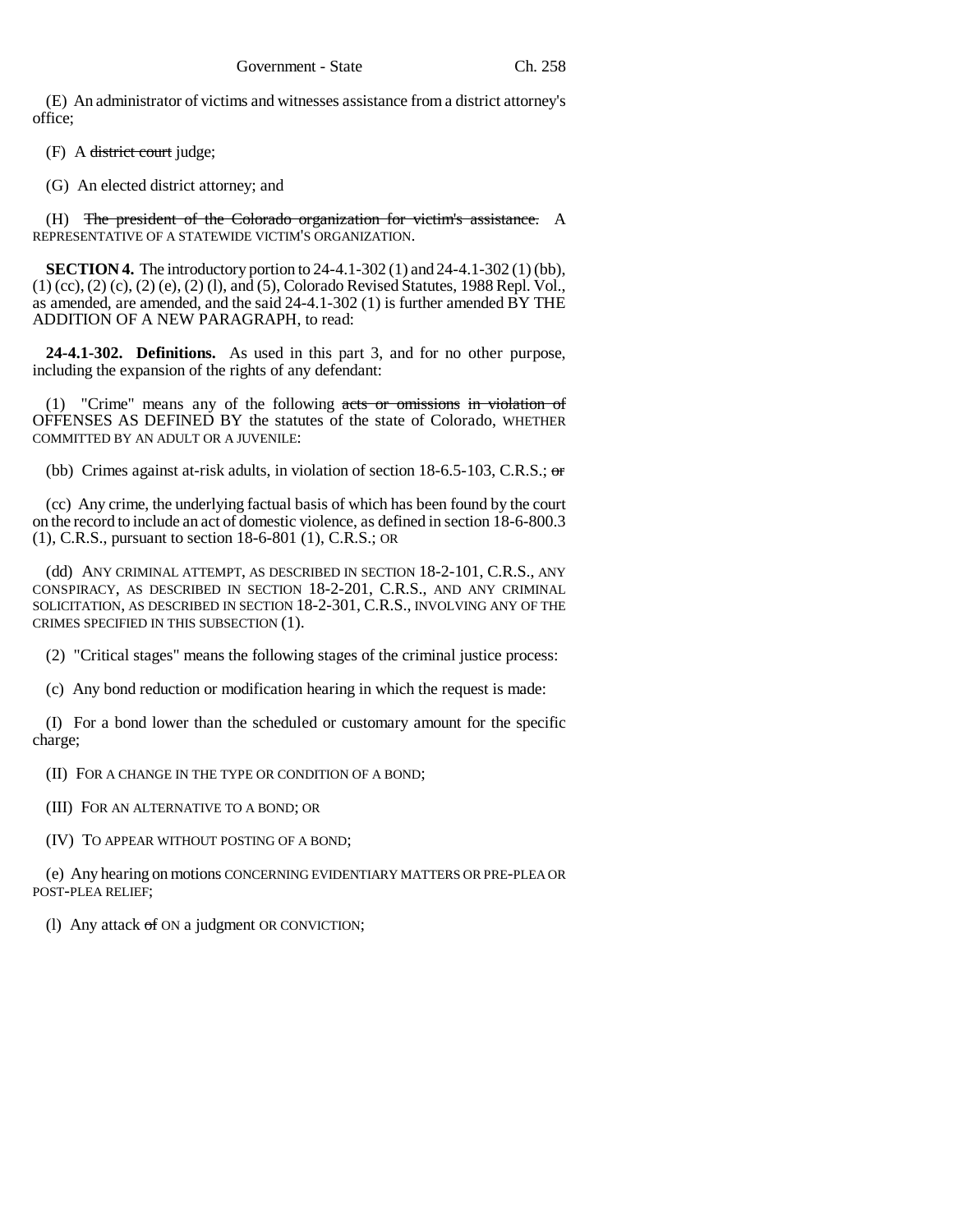### Ch. 258 Government - State

(5) "Victim" means any natural person against whom any crime has been perpetrated or attempted, unless the person is accountable for the crime or a crime arising from the same conduct, criminal episode, or plan as crime is defined under the laws of this state or of the United States, or, if such person is deceased or incapacitated, the person's spouse, parent, child, sibling, grandparent, significant other, or other lawful representative. FOR PURPOSES OF NOTIFICATION UNDER THIS PART 3, ANY PERSON UNDER THE AGE OF EIGHTEEN YEARS IS CONSIDERED INCAPACITATED, UNLESS THAT PERSON IS LEGALLY EMANCIPATED. It is the intent of the general assembly that this definition of the term "victim" shall apply only to this part 3 and shall not be applied to any other provision of the laws of the state of Colorado which THAT refer to the term "victim".

**SECTION 5.** 24-4.1-302.5 (1) (b), (1) (c), (1) (e), (1) (h), (1) (i.5), (1) (i), (1) (p), (1) (q), and (1) (r), Colorado Revised Statutes, 1988 Repl. Vol., as amended, are amended, and the said 24-4.1-302.5 (1) is further amended BY THE ADDITION OF A NEW PARAGRAPH, to read:

**24-4.1-302.5. Rights afforded to victims.** (1) In order to preserve and protect a victim's rights to justice and due process, each victim of a crime shall have the following rights:

(b) The right to be informed, upon request, when a person who is accused or convicted of a crime against such victim is released from custody or has escaped; THE RIGHT TO BE INFORMED OF AND PRESENT FOR ALL CRITICAL STAGES OF THE CRIMINAL JUSTICE PROCESS AS SPECIFIED IN SECTION 24-4.1-302 (2);

(c) The right to be present for, and to be informed of, all critical stages of the criminal justice process; THE RIGHT TO BE INFORMED, UPON REQUEST BY THE VICTIM, WHEN A PERSON WHO IS ACCUSED OR CONVICTED OF A CRIME AGAINST THE VICTIM IS RELEASED OR DISCHARGED FROM CUSTODY, IS PAROLED, ESCAPES FROM A SECURE OR NONSECURE CORRECTIONAL FACILITY OR PROGRAM, OR ABSCONDS FROM PROBATION OR PAROLE;

(e) The right to confer CONSULT with the prosecution after any crime against the victim has been charged, prior to any disposition of the case, or prior to any trial of the case, and the right to be informed of the final disposition of the case;

(h) The right to have the court order DETERMINE THE AMOUNT, IF ANY, OF restitution TO BE PAID to a victim from BY any person convicted of a crime against such victim for any loss or injury which THE ACTUAL PECUNIARY DAMAGES THAT resulted from the commission of the crime;

(i.5) In a case of domestic violence, as that term is defined in section 18-6-800.3 (1), C.R.S., the right to be informed of the violation of any condition of probation and the right to receive copies of all probation reports SUBMITTED to the court and notice of probation revocation hearings;

(j) The right to be informed, UPON WRITTEN REQUEST FROM THE VICTIM, of any proceeding at which any postconviction release from confinement IN A SECURE STATE CORRECTIONAL FACILITY is being considered for any person convicted of a crime against the victim and the right to be heard at any such proceeding or to provide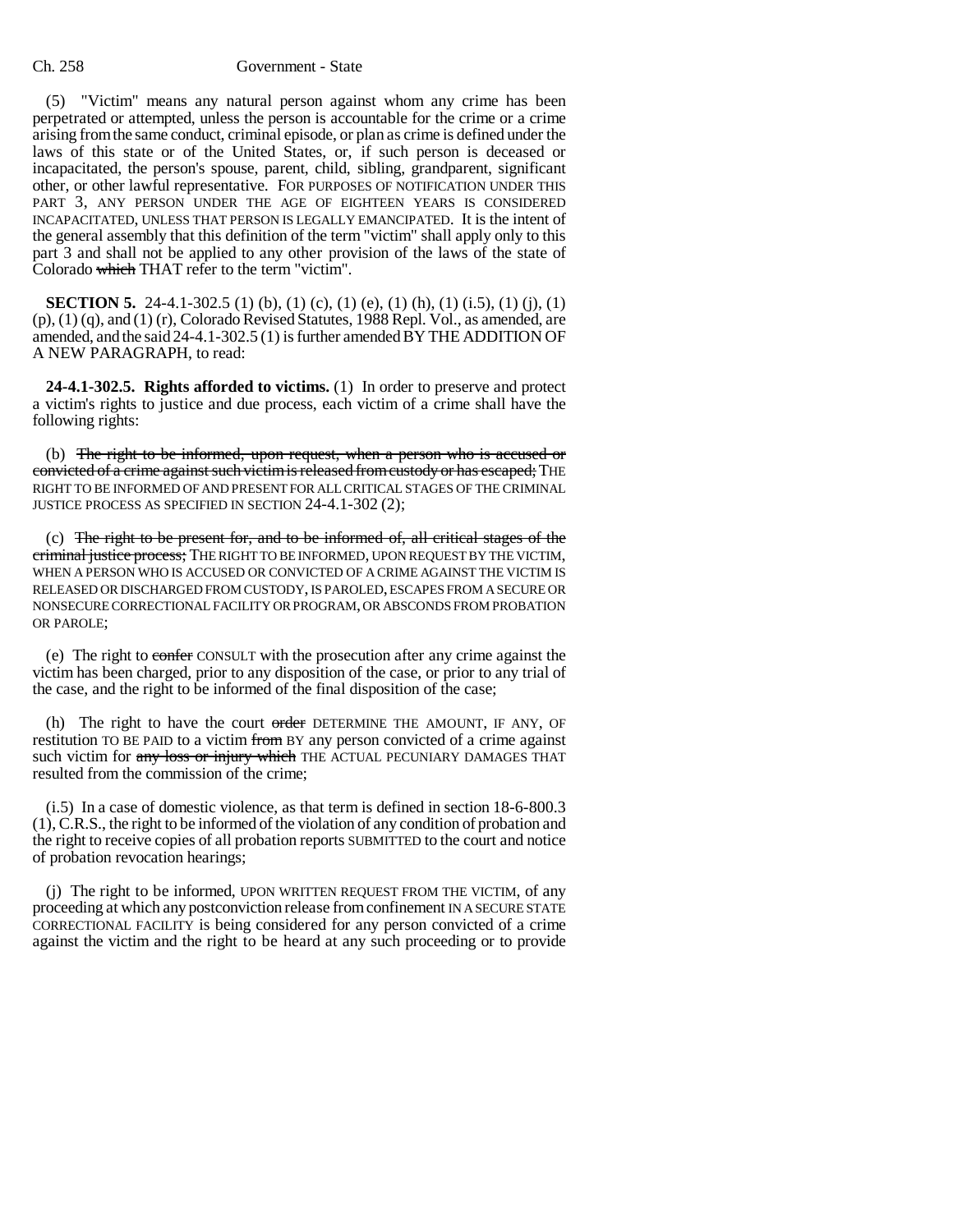written information thereto. FOR PURPOSES OF THIS SUBSECTION (1), "PROCEEDING" MEANS RECONSIDERATION OF SENTENCE, A PAROLE HEARING, OR COMMUTATION OF SENTENCE.

(j.5) THE RIGHT TO PROVIDE A WRITTEN STATEMENT THAT WILL BE INCLUDED WITH ANY REFERRAL MADE BY THE DEPARTMENT OF CORRECTIONS OR A DISTRICT COURT TO PLACE AN OFFENDER IN A COMMUNITY CORRECTIONS FACILITY OR PROGRAM;

(p) The right to be provided, whenever practicable, with a secure waiting area during court proceedings which THAT does not require a victim or a witness to be SEEN OR TO BE in close proximity to the person accused or convicted of a crime against the victim or such person's family OR friends; or witnesses;

(q) The right to be informed, UPON WRITTEN REQUEST BY THE VICTIM, when a person convicted of a crime against the victim is placed in or transferred to a minimum security facility or a community correctional facility LESS SECURE CORRECTIONAL FACILITY OR PROGRAM;

(r) The right to be informed, UPON WRITTEN REQUEST BY THE VICTIM, when a person WHO IS OR WAS charged with or convicted of a crime against the victim ESCAPES OR is permanently or conditionally transferred or released from any state hospital; and

**SECTION 6.** 24-4.1-303 (3), (4), (5), (10) (a) (I), (11) (a), and (11) (b), the introductory portion to 24-4.1-303 (14), and 24-4.1-303 (14) (c), (14) (e), (14) (g), and (14) (h), Colorado Revised Statutes, 1988 Repl. Vol., as amended, are amended, and the said 24-4.1-303 is further amended BY THE ADDITION OF A NEW SUBSECTION, to read:

**24-4.1-303. Procedures for assuring rights of victims of crimes.** (3) The district attorney's office, if practicable, shall inform the victim of any pending motion that may substantially delay the prosecution. The district attorney shall inform the court of the victim's position on the motion, if any. If the victim has objected, and the court grants the delay, the court shall state in writing or on the record PRIOR TO GRANTING ANY DELAY that the objection was considered.

(4) After a crime has been charged, unless inconsistent with the requirements of investigative activities, the district attorney shall consult, where practicable, with the victim regarding any decisions concerning the case, including decisions concerning the reduction of charges, negotiated pleas, diversion, dismissal, SEEKING OF DEATH PENALTY, or other disposition. Failure to comply with this subsection (4) shall not invalidate any decision, agreement, or disposition. THIS SUBSECTION (4) SHALL NOT BE CONSTRUED AS A RESTRICTION ON OR DELEGATION OF THE DISTRICT ATTORNEY'S AUTHORITY UNDER THE CONSTITUTION AND LAWS OF THIS STATE.

(5) All reasonable attempts shall be made to protect any victim or such THE victim's immediate family from harm, harassment, intimidation, or retaliation arising from cooperating in the reporting, investigation, and prosecution of a crime. Law enforcement officials and the district attorney shall provide reasonable efforts to minimize contact between the victim and the victim's immediate family and the defendant and the relatives of the defendant before, during, and immediately after a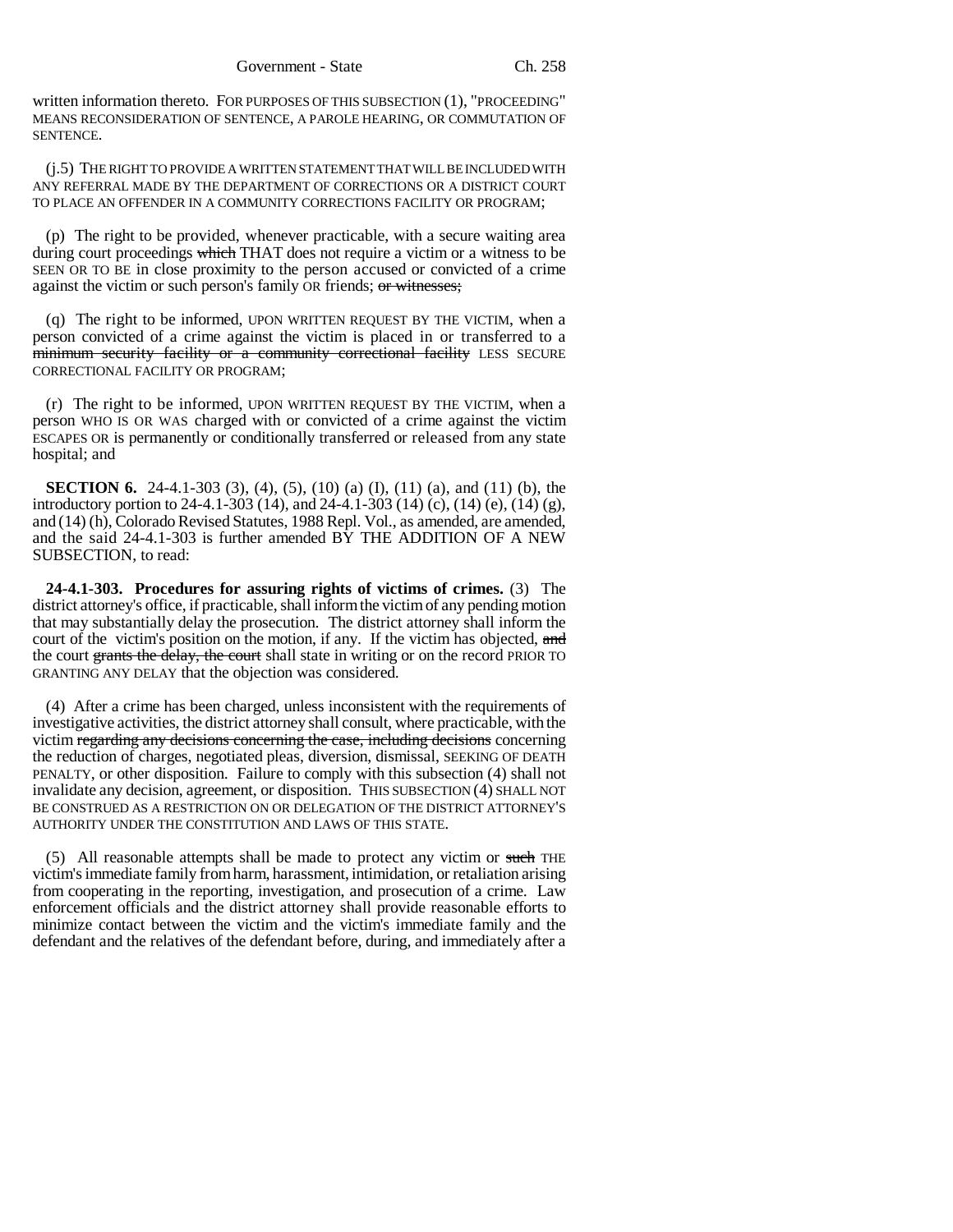#### Ch. 258 Government - State

judicial proceeding. Whenever possible, a waiting area shall be provided which THAT is separate IN BOTH PROXIMITY AND SIGHT from that of the defendant, the defendant's relatives, and any defense witnesses.

(10) (a) After the initial contact between a victim and a law enforcement agency responsible for investigating a crime, such agency shall promptly give the victim the following information in writing:

(I) A statement and explanation of the victim's rights as enumerated in this article;

(11) The district attorney shall inform a victim of the following:

(a) Any of the critical stages of a criminal proceeding relating to a person accused of a crime against the victim; THE FILING OF CHARGES AGAINST A PERSON ACCUSED OF COMMITTING ANY OF THE CRIMES SPECIFIED IN SECTION 24-4.1-302 (1) AGAINST THE VICTIM, INCLUDING AN EXPLANATION OF THE CHARGES WHEN NECESSARY;

(b) Any crimes with which the person accused of a crime against the victim has been charged, including an explanation when necessary; ANY OF THE CRITICAL STAGES SPECIFIED IN SECTION 24-4.1-302 (2) OF A CRIMINAL PROCEEDING RELATING TO A PERSON ACCUSED OF A CRIME AGAINST THE VICTIM;

(14) UPON RECEIPT OF A WRITTEN STATEMENT AS PROVIDED IN SECTION 24-4.1-302.5 (1) (j.5), THE DEPARTMENT OF CORRECTIONS SHALL INCLUDE THE STATEMENT WITH ANY REFERRAL MADE BY THE DEPARTMENT OF CORRECTIONS OR A DISTRICT COURT TO PLACE AN OFFENDER IN A COMMUNITY CORRECTIONS FACILITY OR PROGRAM. Upon written request of a victim, the department of corrections, the department of human services, ANY STATE HOSPITAL, or the local corrections authorities shall notify such THE victim of the following information regarding any person WHO WAS CHARGED WITH OR convicted of that A crime against the victim:

(c) Any release of such person on furlough OR work release or to a community correctional facility or OTHER program, in advance of such release;

(e) Any escape by such person OR TRANSFER OR RELEASE from ANY STATE HOSPITAL, A DETENTION FACILITY, a correctional facility, or A community correctional facility, or OTHER program, and any subsequent recapture of such person;

(g) THE TRANSFER TO OR PLACEMENT IN A NONSECURED FACILITY OF A PERSON CONVICTED OF A CRIME, any release or discharge from confinement of such THE person, and any conditions attached to such THE release; and

(h) The death of such person WHILE IN CUSTODY OR WHILE UNDER THE JURISDICTION OF THE STATE OF COLORADO CONCERNING THE CRIME.

 $(14.5)$  AT ANY PROCEEDING SPECIFIED IN SECTION 24-4.1-302.5(1) (d), THE COURT SHALL INQUIRE WHETHER THE VICTIM IS PRESENT AND WISHES TO ADDRESS THE COURT. THE COURT SHALL ADVISE THE VICTIM OF HIS OR HER RIGHT TO ADDRESS THE COURT REGARDING ISSUES RELEVANT TO THE CASE.

**SECTION 7.** 24-4.2-103 (5), Colorado Revised Statutes, 1988 Repl. Vol., as